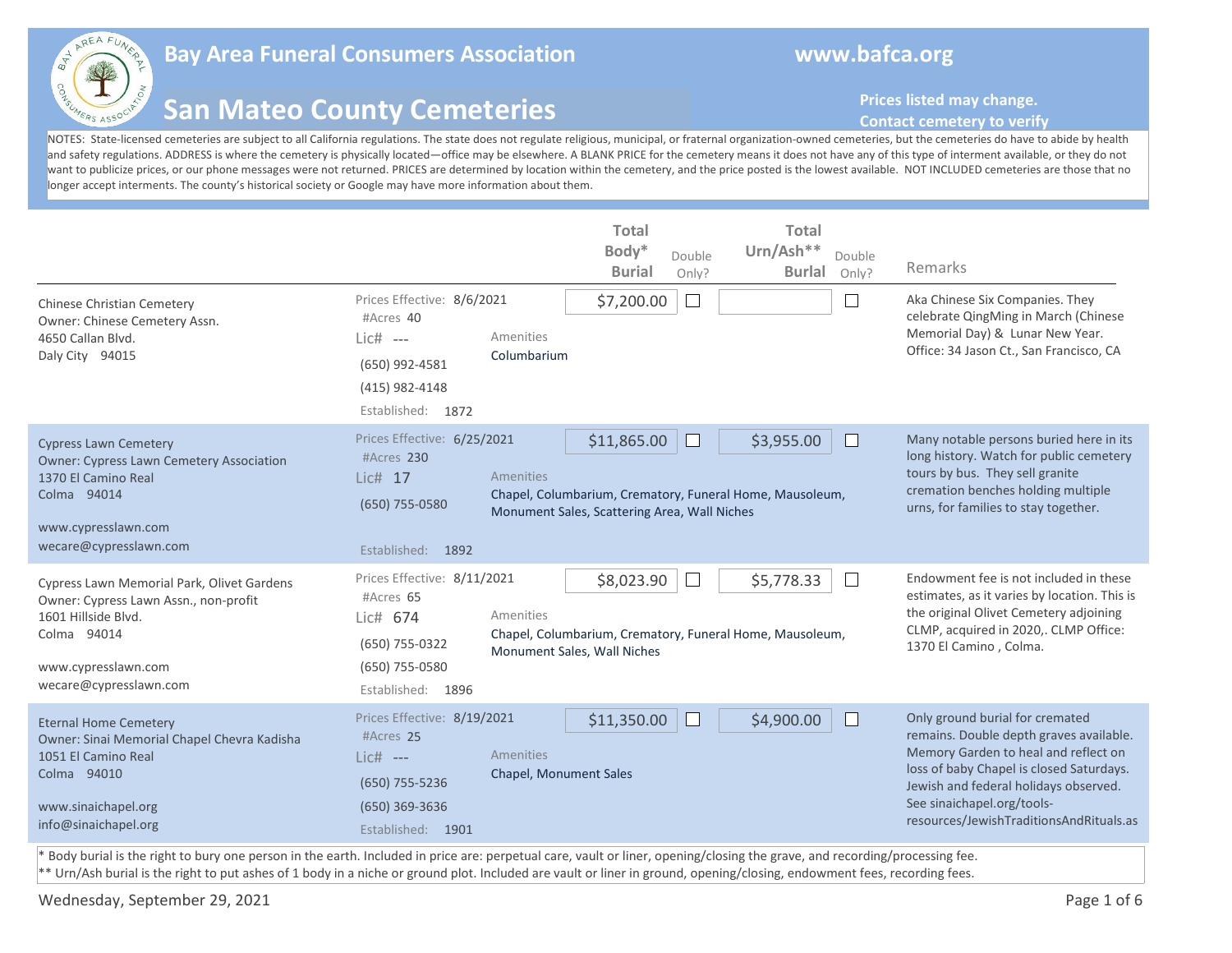|                                                                                                                                                                                   |                                                                                                                |                     | <b>Total</b>                                               |              | <b>Total</b>                                                                                                                         |                             |                                                                                                                                                                                                                                                                     |
|-----------------------------------------------------------------------------------------------------------------------------------------------------------------------------------|----------------------------------------------------------------------------------------------------------------|---------------------|------------------------------------------------------------|--------------|--------------------------------------------------------------------------------------------------------------------------------------|-----------------------------|---------------------------------------------------------------------------------------------------------------------------------------------------------------------------------------------------------------------------------------------------------------------|
|                                                                                                                                                                                   |                                                                                                                |                     | Body*                                                      | Double       | Urn/Ash**                                                                                                                            | Double                      |                                                                                                                                                                                                                                                                     |
|                                                                                                                                                                                   |                                                                                                                |                     | <b>Burial</b>                                              | Only?        | <b>Burlal</b>                                                                                                                        | Only?                       | Remarks                                                                                                                                                                                                                                                             |
| <b>Golden Gate National Cemetery</b><br>Owner: Veterans Admin., Federal government<br>1300 Sneath Lane<br>San Bruno 94066                                                         | Prices Effective: 7/5/2021<br>#Acres 162<br>Lic# None<br>(650) 589-7737                                        | Amenities<br>Chapel |                                                            | $\Box$       |                                                                                                                                      | $\mathcal{L}_{\mathcal{A}}$ | Closed to new burial except for relatives<br>of those currently interred.                                                                                                                                                                                           |
| cem.va.gov/cems/nchp/goldengate.asp                                                                                                                                               | Established:<br>1942                                                                                           |                     |                                                            |              |                                                                                                                                      |                             |                                                                                                                                                                                                                                                                     |
| Golden Hill Memorial Park & Funeral Home<br>Owner: Golden Hill Memorial Park, Inc.<br>2019 & 2099 Hillside Blvd.<br>Colma 94014<br>www.goldehillfuneral.com                       | Prices Effective: 8/5/2021<br>#Acres 13<br>Lic# 515<br>(650) 757-5566<br>$(415)$ 362-5566<br>Established: 1992 | Amenities           | \$14,552.88<br>Chapel, Funeral Home, Monument Sales        |              | \$11,474.13                                                                                                                          |                             | Aka Golden Hills Chinese cemetery.<br>Located near Golden Hill Funeral Home.<br>One grave can hold six urns. Price listed<br>is for the first urn, subsequent ones cost<br>\$2,774.13 each. Some Locations are<br>higher. Are closed Christmas and<br>Thanksgiving. |
| <b>Greek Orthodox Memorial Park</b><br>Owner: Commerce Holding Company<br>1148 El Camino Real<br>Colma 94014<br>greekorthodoxmemorialpark.com<br>greekorthodoxmp@aol.com          | Prices Effective: 7/16/2021<br>#Acres 7<br>Lic# 269<br>(650) 755-6939<br>Established: 1934                     | Amenities           | \$11,249.13                                                | $\mathbb{L}$ | \$1,528.50<br>Chapel, Columbarium, Green Burial, Mausoleum, Monument Sales                                                           | $\mathbb{R}^n$              | Single graves are scarce but plenty of<br>double graves left. Saturday of Souls is<br>observed here. Mailing: P.O. Box 333,<br>Colma, CA 94014.                                                                                                                     |
| <b>Greenlawn Memorial Park</b><br><b>Owner: Commerce Holding Company</b><br>1148 & 1100 El Camino Real<br>Colma 94014<br>www.greenlawnmemorialpark.com<br>greekorthodoxmp@aol.com | Prices Effective: 7/8/2021<br>#Acres 21<br>Lic# 269<br>(650) 755-7622<br>Established: 1904                     | <b>Amenities</b>    | \$9,149.13                                                 | H            | \$2,462.09<br>Chapel, Columbarium, Crematory, Funeral Home, Green Burial,<br>Mausoleum, Monument Sales, Scattering Area, Wall Niches | $\mathbf{L}$                | Scattering ashes under flower garden<br>costs \$328.50 + \$190 refiling fee;<br>cremation ground burial for 2 is<br>\$3,653.82. Community niche in<br>columbarium is about \$1,300. They have<br>a green burial section. Mail: P.O. Box<br>314, Colma, CA 94014.    |
| Hills of Eternity Jewish Memorial Park<br>Owner: Congregation Sherith-Israel, SF<br>1301 El Camino Real<br>Colma 94014<br>www.jewishcemeteries-sf.org<br>bruhs@jcemsf.org         | Prices Effective: 8/4/2021<br>#Acres 25<br>Lic# ---<br>$(650)$ 756-3633<br>(650) 755-4700<br>Established: 1889 | Amenities           | \$12,350.00<br>Chapel, Columbarium, Mausoleum, Wall Niches | $\Box$       | \$5,650.00                                                                                                                           | $\mathcal{L}_{\mathcal{A}}$ | They are working toward having a green<br>burial section. Right now have sections<br>for six Peninsula and SF congregations.                                                                                                                                        |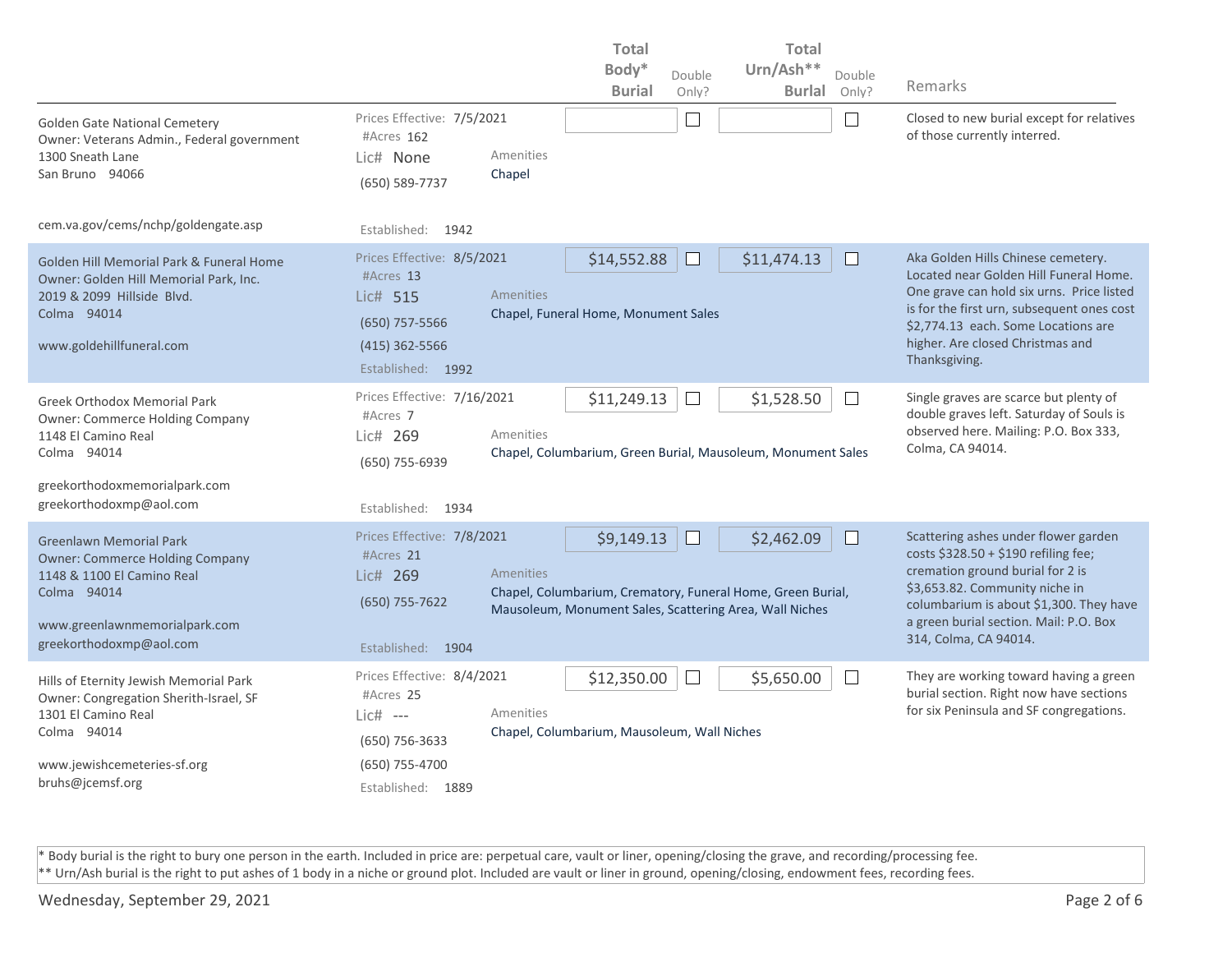|                                                                                                                                                                                       |                                                                                                                              | <b>Total</b><br><b>Total</b><br>Body*<br>Urn/Ash**                                                       |                                                                                                                                                                                                                                                                  |
|---------------------------------------------------------------------------------------------------------------------------------------------------------------------------------------|------------------------------------------------------------------------------------------------------------------------------|----------------------------------------------------------------------------------------------------------|------------------------------------------------------------------------------------------------------------------------------------------------------------------------------------------------------------------------------------------------------------------|
|                                                                                                                                                                                       |                                                                                                                              | Double<br>Double<br><b>Burial</b><br><b>Burlal</b><br>Only?<br>Only?                                     | Remarks                                                                                                                                                                                                                                                          |
| <b>Holy Cross Catholic Cemetery</b><br><b>Owner: Archdiocese of San Francisco</b><br>1500 Mission Road<br>Colma 94014                                                                 | Prices Effective: 7/19/2021<br>#Acres 300<br>Amenities<br>$Lic#$ ---<br>$(650)$ 756-2060<br>Area, Wall Niches                | \$11,119.00<br>⊔<br>\$2,300.00<br>Chapel, Columbarium, Mausoleum, Monument Sales, Scattering             | Many notable people are buried in this<br>large and historic cemetery. Special<br>pricing for veterans. Mail: P.O. Box 1577,<br>Colma, CA 94014-0577                                                                                                             |
| www.holycrosscemeteries.com/holy-cross-colma/                                                                                                                                         | Established: 1887                                                                                                            |                                                                                                          |                                                                                                                                                                                                                                                                  |
| <b>Holy Cross Cemetery</b><br>Owner: Roman Catholic Archdiocese of San Francisco<br>Santa Cruz Ave. & Avy Ave.<br>Menlo Park 94025                                                    | Prices Effective: 7/19/2021<br>#Acres 2<br>Amenities<br>Lic# ---<br>(650) 323-6375                                           | \$14,240.25<br>\$3,375.00<br>$\vert \ \ \vert$<br>$\perp$<br>Monument Sales, Wall Niches                 | Plots available in upright monument<br>garden. Urn spaces in columbarium,<br>wall and ground. Special prices for<br>veterans. Office: P.O. Box 1577, Colma<br>CA 94014-0577.                                                                                     |
| holycrosscemeteries.com/holy-cross-menlo-park/                                                                                                                                        | Established:<br>1883                                                                                                         |                                                                                                          |                                                                                                                                                                                                                                                                  |
| Home of Peace, Jewish Cemeteries of San Francisco<br>Owner: Temple Emanu-El of San Francisco<br>1299 El Camino Real<br>Colma 94014<br>www.jewishcemeteries-sf.org<br>bruhs@jcemsf.org | Prices Effective: 7/18/2021<br>#Acres 70<br>Amenities<br>$Lic#$ ---<br>(650) 755-4700<br>Established: 1889                   | \$12,350.00<br>\$5,650.00<br>$\mathbf{L}$<br>Chapel, Columbarium, Mausoleum, Monument Sales, Wall Niches | A green burial section is under<br>development. Cemetery will buy back<br>unneeded plots or niches. Many notable<br>historical figures are buried here.<br>Sections for Beth Sholom (SF-Conserv.)<br>and Peninsula Temple Sholom<br>(Burlingame-Ref.)            |
| Hoy Sun Memorial Chinese Cemetery<br>Owner: Hoy Sun Ning Yung Benevolent Society<br>2101 Hillside Blvd.<br>Colma 94014                                                                | Prices Effective: 7/28/2021<br>#Acres 11<br>Amenities<br>Lic# 478<br>(650) 757-9892<br>$(415)$ 288-0600<br>Established: 1988 | \$3,000.00<br>\$16.00<br>$\mathbf{L}$<br>Crematory, Green Burial, Mausoleum, Wall Niches                 | Staff speaks Cantonese. Sales Office at<br>41 Waverly Place, San Francisco, CA<br>94108. Old cemetery of 9 acres dates<br>back to 1899. Each of 9 levels in<br>crematorium is a different price. They<br>celebrate QingMing, YuNan, and Chong<br>Yang festivals. |
| <b>Italian Cemetery</b><br>Owner: Italian Cemetery non-profit board<br>540 F Street, Colma, CA 94014<br>Colma 94014<br>www.italiancemetery.com<br>inquire@italiancemetery.com         | Prices Effective: 8/11/2021<br>#Acres 52<br>Amenities<br>Lic# 400<br>$(650) 755 - 1511$<br>Established: 1899                 | \$8,221.09<br>\$3,885.78<br>Chapel, Columbarium, Mausoleum, Monument Sales, Wall Niches                  | Established by Italian immigrants. The<br>cemetery has Memorial Day and<br>Christmas Mass, All Souls' Day,<br>children's events near Halloween, and<br>other remembrance events.                                                                                 |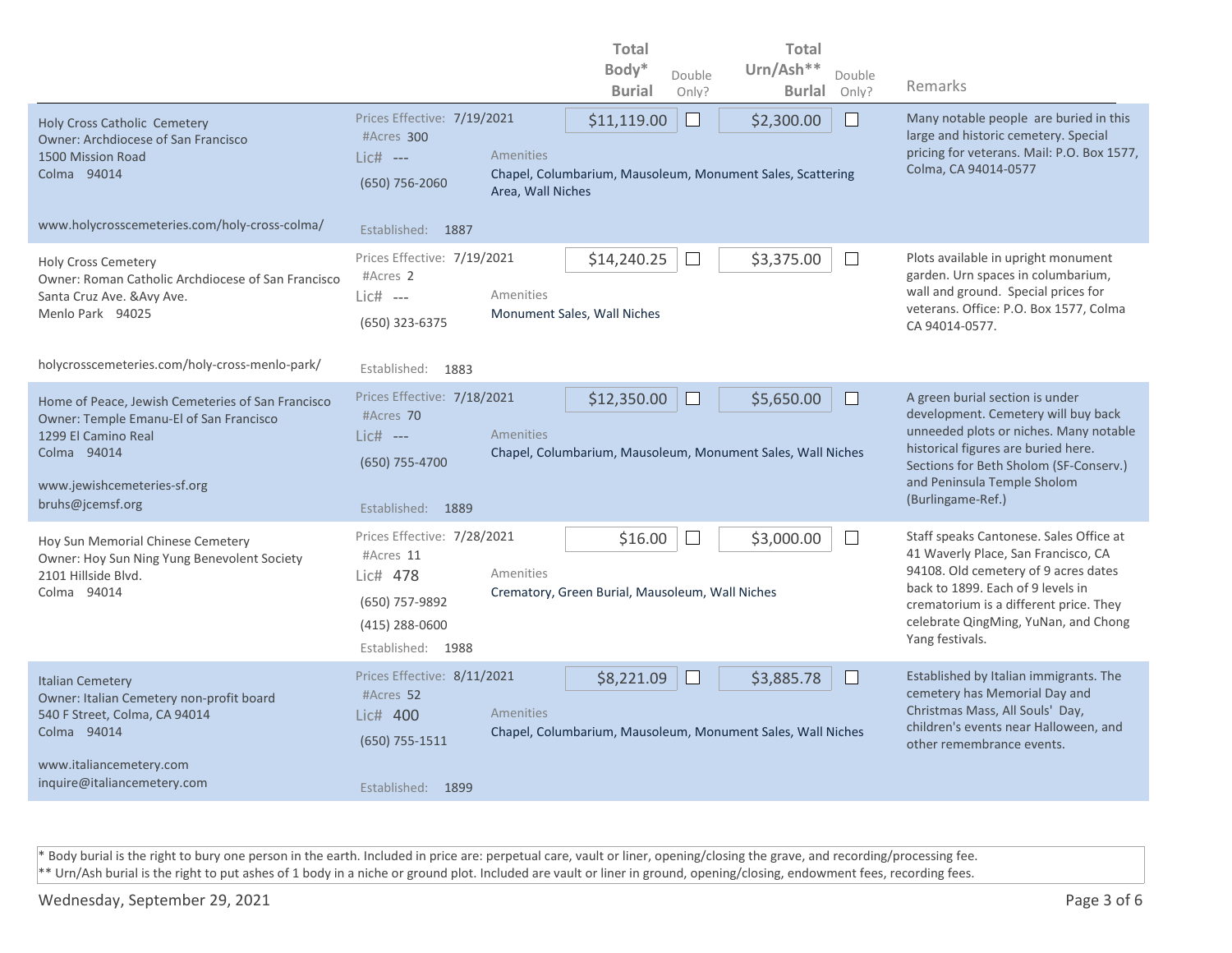|                                                                                                                                                                                                                      |                                                                                                                  |                                    | <b>Total</b><br><b>Total</b>                  |              |               |                |                                                                                                                                                                                                                                                                       |
|----------------------------------------------------------------------------------------------------------------------------------------------------------------------------------------------------------------------|------------------------------------------------------------------------------------------------------------------|------------------------------------|-----------------------------------------------|--------------|---------------|----------------|-----------------------------------------------------------------------------------------------------------------------------------------------------------------------------------------------------------------------------------------------------------------------|
|                                                                                                                                                                                                                      |                                                                                                                  |                                    | Body*                                         | Double       | Urn/Ash**     | Double         |                                                                                                                                                                                                                                                                       |
|                                                                                                                                                                                                                      |                                                                                                                  |                                    | <b>Burial</b>                                 | Only?        | <b>Burlal</b> | Only?          | Remarks                                                                                                                                                                                                                                                               |
| Japanese Benevolent Society Cemetery<br>Owner: Japanese Benevolent Society of California<br>1300 Hillside Blvd.<br>Colma 94014<br>coming soon                                                                        | Prices Effective: 8/9/2021<br>#Acres 2<br>Lic# 213<br>(650) 755-3747<br>(415) 771-3440<br>Established: 1903      | Amenities<br>Columbarium           |                                               | └            |               | $\sim$         | One-person body burial right of<br>interment is \$7,000, and cremated<br>remains interment starts at \$4000.<br>Other costs additional. Memorial Day is<br>observed here. Office: 179 Sutter St.,<br>San Francisco, CA 95115                                          |
| Mt. Hope Cemetery<br>Owner: Maintained by Pescadero Community Church<br>343 Stage Road<br>Pescadero 94060<br>pescaderocommunitychurch.com<br>info@pescaderocommunitytchurch.com                                      | Prices Effective: 8/16/2021<br>#Acres 4<br>$Lie#$ ---<br>(650) 879-1215<br>Established: 1876                     | Amenities                          | \$1,000.00                                    | $\mathbf{L}$ | \$1,000.00    |                | Each gravesite holds one body or 6 urns<br>for this all-inclusive price. Wendy<br>Wardel is manager Burials only for<br>Pescadero & Loma Mar residents. Next<br>to St Anthony's Cemetery. Mail: P.O.<br>Box 548, Pescadero CA 94060.                                  |
| Our Lady of the Pillar Cemetery<br>Owner: Roman Catholic Archdiocese of San Francisco<br>P.O. Box 1877, Colma, CA 95014<br>Half Moon Bay 94019<br>www.holycrosscemeteries.com<br>see website                         | Prices Effective: 8/9/2021<br>#Acres 8<br>$Lie#$ ---<br>(650) 712-1679<br>Established: 1921                      | Amenities<br><b>Monument Sales</b> | \$11,875.00                                   | Ш            |               | $\mathbb{R}^n$ | Only ground burial here. Double-depth<br>graves okay. They have a Memorial Day<br>mass each year.                                                                                                                                                                     |
| <b>Purissima Natural Cemetery</b><br>Owner: Steelmantown Cem. Corp./ Univ. Life Church<br>1165 Verde Rd., near Rt. 1<br>Half Moon Bay 94019<br>www.steelmantown-cemetery.com<br>info@destinationdestinymemorials.com | Prices Effective: 7/19/2021<br>#Acres 5.5<br>Lic# ---<br>(609) 628-2297<br>Established: 1868                     | Amenities                          | \$4,000.00<br>Green Burial, Scattering Area   | $\Box$       | \$500.00      |                | Historic cemetery of vanished town of<br>Purissima is now devoted to green<br>burial practice. Owner provides a field<br>stone that can be engraved at family's<br>expense to mark the grave. Contact: Ed<br>Bixby, 327 Marshallville Rd.<br>Marshallville, NJ 08270. |
| Salem Memorial Park and Garden Mausoleum<br>Owner: Congregations Emanu-El & Sherith Israel, SF<br>1171 El Camino Real<br>Colma 94014                                                                                 | Prices Effective: 8/4/2021<br>#Acres 20<br>Lic# ---<br>(650) 755-4700<br>$(415) 586 - 8833$<br>Established: 1891 | Amenities                          | \$12,350.00<br>Chapel, Mausoleum, Wall Niches | $\mathbf{L}$ | \$5,650.00    | $\mathbf{I}$   | Two Conservative SF congregations have<br>sections here--B'nai Emunah and Ner<br>Tamid. Contact office at 1299 El<br>Camino, also.                                                                                                                                    |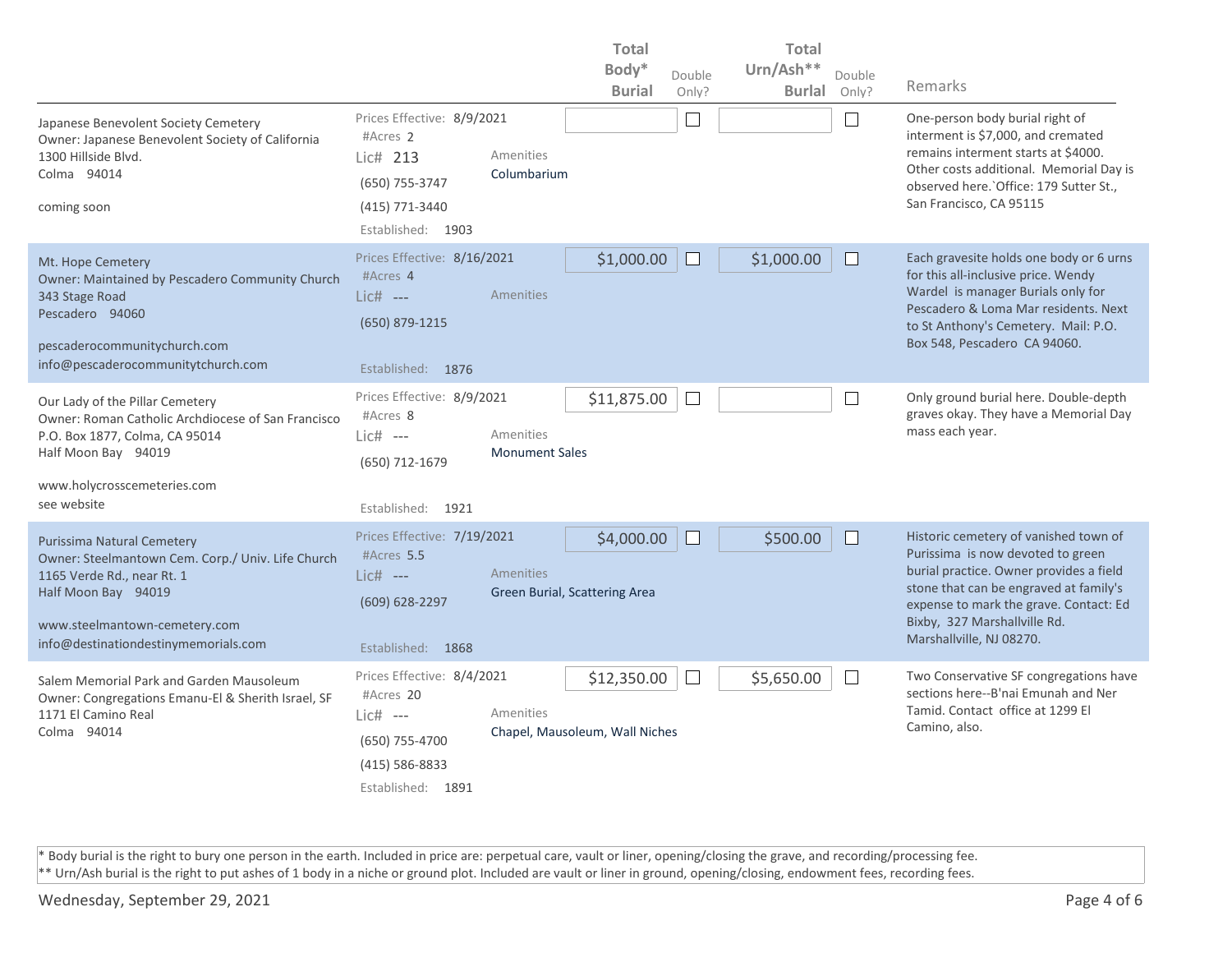|                                                                                                                                                                          |                                                                                               |                                    | <b>Total</b>                                               |                              | <b>Total</b>                                                           |              |                                                                                                                                                                                                                                                        |
|--------------------------------------------------------------------------------------------------------------------------------------------------------------------------|-----------------------------------------------------------------------------------------------|------------------------------------|------------------------------------------------------------|------------------------------|------------------------------------------------------------------------|--------------|--------------------------------------------------------------------------------------------------------------------------------------------------------------------------------------------------------------------------------------------------------|
|                                                                                                                                                                          |                                                                                               |                                    | Body*                                                      | Double                       | Urn/Ash**                                                              | Double       |                                                                                                                                                                                                                                                        |
|                                                                                                                                                                          |                                                                                               |                                    | <b>Burial</b>                                              | Only?                        | <b>Burlal</b>                                                          | Only?        | Remarks                                                                                                                                                                                                                                                |
| Serbian Cemetery<br><b>Owner: First Serbian Benevolent Society</b><br>1801 Hillside Blvd.<br>Colma 94014<br>www.fsbs.org                                                 | Prices Effective: 8/27/2021<br>#Acres 16<br>Lic# 373<br>(650) 755-2453<br>Established: 1901   | Amenities                          | \$16,760.00<br>Chapel, Columbarium, Mausoleum, Wall Niches | $\boxed{\blacktriangledown}$ | \$4,050.00                                                             | $\mathsf{I}$ | Price is for ground burial in double<br>grave. Sold out of singles. Two-person<br>mausoleum space is less expensive. They<br>have over 12,000 burials here of Serbs,<br>Russians, Greek, and Armenians. First<br>established in 1880 in San Francisco. |
| Skylawn Memorial Park<br><b>Owner: Northstar Memorial Group</b><br>Hwy. 92 at Skyline Blvd.<br>San Mateo 94402<br>www.skylinememorialpark.com<br>via website             | Prices Effective: 7/12/2021<br>#Acres 2500<br>Lic# 626<br>(650) 227-3142<br>Established: 1959 | Amenities                          | \$7,698.50<br>Monument Sales, Scattering Area, Wall Niches |                              | \$2,425.00<br>Chapel, Columbarium, Crematory, Funeral Home, Mausoleum, | $\mathbf{I}$ | Majestic ocean, bay, & mountain views.<br>Video streaming options for services,<br>Uber services for elderly. Observe<br>Memorial Day, Dia de los Muertos,<br>ChingMing, and Chong Yang holidays.<br>Skylawn FH on the grounds.                        |
| St. Anthony's Cemetery<br>Owner: Roman Catholic Archdiocese of San Francisco<br><b>Stage Road</b><br>Pescadero 94060<br>www.holycrosscemeteries.com<br>use website email | Prices Effective: 7/19/2021<br>#Acres 4<br>Lic# ---<br>(650) 712-1679<br>Established: 1876    | Amenities<br><b>Monument Sales</b> | \$9,005.00                                                 | $\Box$                       | \$5,100.00                                                             |              | Current prices expected to change<br>before 2022. Only ground burial here. An<br>old cemetery in harmony with nature.<br>Beside Mt. Hope Cemetery, not<br>affiliated. Office: P.O. Box 1577, Colma,<br>CA, 94014-0577.                                 |
| St. John's Cemetery<br>Owner: Roman Catholic Archdiocese of San Francisco<br>910 Oregon Ave.<br>San Mateo 94403<br>www.stjohnssanmateo.org<br>stjohns.sanmateo@gmail.com | Prices Effective: 7/19/2021<br>#Acres 8.5<br>Lic# ---<br>(650) 375-0587<br>Established: 1885  | Amenities                          | \$9,970.00<br>Columbarium, Wall Niches                     | $\Box$                       | \$3,750.00                                                             | $\Box$       | Has All Souls' Day Masses. Mail: P.O. Box<br>1083, San Mateo, CA 94403                                                                                                                                                                                 |
| <b>Tung Sen Cemetery</b><br>Owner: Tung Sen Benevolent Assn.<br>1 Longford Drive<br>South San Francisco 94080                                                            | Prices Effective: 8/4/2021<br>#Acres<br>$Lic#$ ---<br>(415) 397-2834<br>Established:          | Amenities                          |                                                            |                              |                                                                        | $\mathsf{I}$ | For members of their association and<br>descendants. Private prices. Ground<br>burial only. They celebrate two Chinese<br>holidays, QingMing in the spring and<br>Double Ninth Festival in the fall. Mail:<br>1129 Stockton St., SSF, CA 94080         |